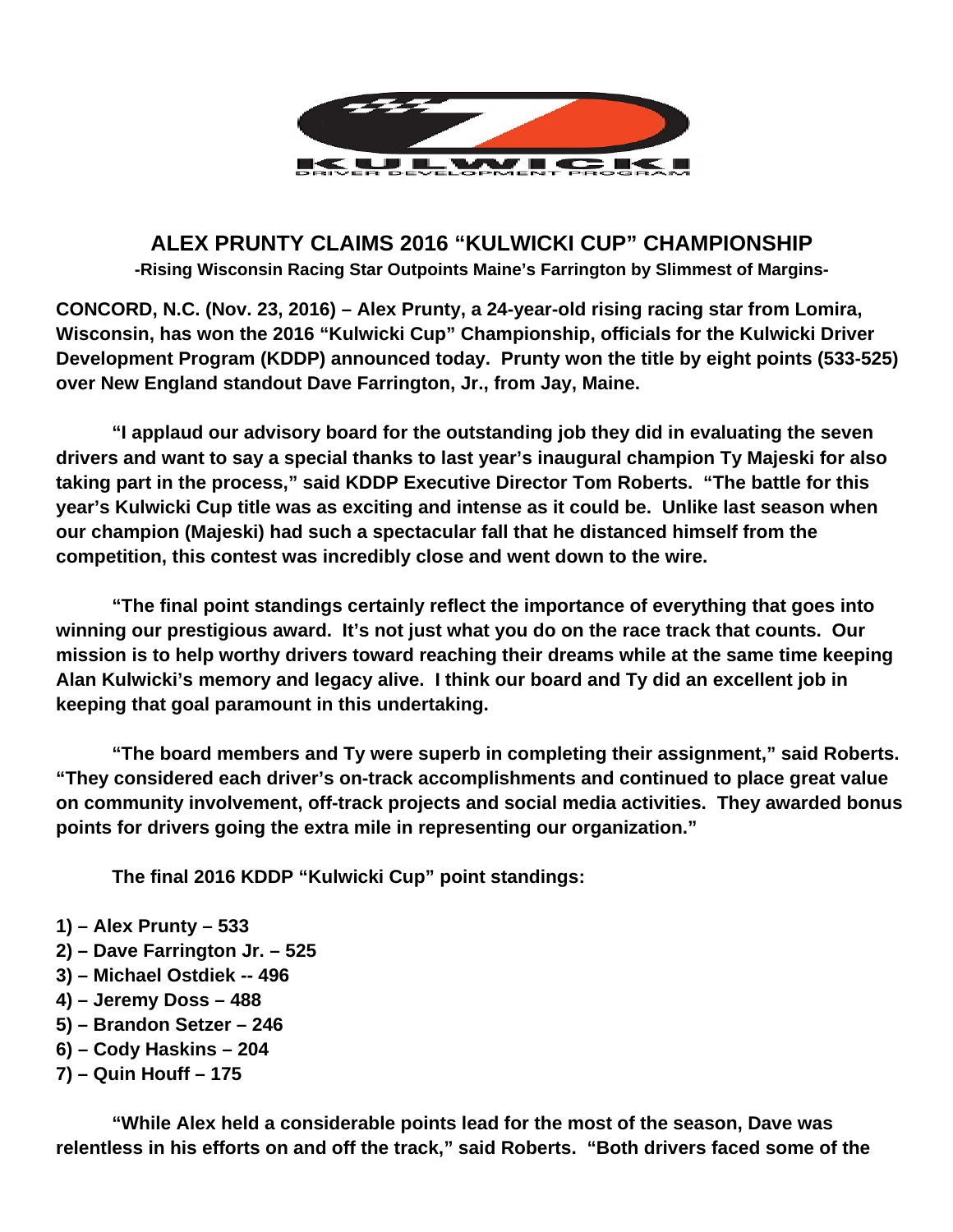**toughest competition out there on a weekly basis. In the end, it was the overall judging & bonus points that gave Alex the edge. They truly are both championship-caliber competitors."** 

**Prunty moved up to Super Late Models for the 2016 season and won races at Slinger Speedway and at Dells Raceway Park. He earned Rookie of the Year honors at Slinger and finished third in the track's SLM division points for the year. He was lauded during the judging process for his off-track activities including starting the Alan Kulwicki Memorial Go-Kart Program for young racers and constantly spreading the Kulwicki theme to schools, libraries and businesses in the area. He received national attention for the Alan Kulwicki memorial helmet he debuted at the Slinger Nationals and wore much of the season. He was a social media savant; constantly posting about his racing, his numerous off-track activities and the KDDP program in general. He shared a tremendous communication level with all the other drivers.** 

 **Farrington, the only driver to be a member of both KDDP classes, posted five wins and 18 top-five finishes during the competition, including his first career victories at his home track, Beech Ridge Motor Speedway. He carried the Kulwicki colors in a remarkable 38 races at 10 tracks in four states. Farrington received special accolades from the voting panel for his offtrack activities that included starting the Dave Farrington Jr. Scholarship Fund given to a deserving high school student, visiting hospitals and contributing his time to numerous community activities. He ran several special color schemes during the season, featuring tributes to Kulwicki and Dennis Czarnyszka, a board member who passed away in June. He even changed his car number to "7" (Kulwicki's number) for the final races of the season. Farrington also received praise for his social media activities during the year.** 

 **"Although the contest for the Kulwicki Cup ultimately came down to the battle between Alex and Dave, Michael Ostdiek and Jeremy Doss are to be commended for hanging in there and making the points situation interesting until the very end," said Roberts. "Those two drivers both earned more on-track points than the others and their off-track activities were duly noted by the voters. Brandon Setzer came on strong at the end on and off the track. He was moving up in the standings and his community service work was impressive. Cody Haskins and Quin Houff both started strong in every aspect, but equipment failures and issues out of their control took their toll before the season ended.** 

 **"Alan would have been so proud of all of these racers," said Roberts. "When you look back on the season, each of them certainly benefitted from our support and progressed in some unique fashion during the year. They were great representatives for the KDDP and we will forever appreciate their efforts. They are all special young competitors who have promising careers in racing if given the right opportunities."** 

**Prunty and the other six members of the 2016 KDDP class will be honored during the organization's banquet set for Wednesday, Dec. 14 in the Speedway Club at Charlotte Motor Speedway. Highlighting the activities for the evening (which would have been Alan Kulwicki's 62nd birthday) will be the presentation of the winner's check for \$54,439 and the special KDDP**